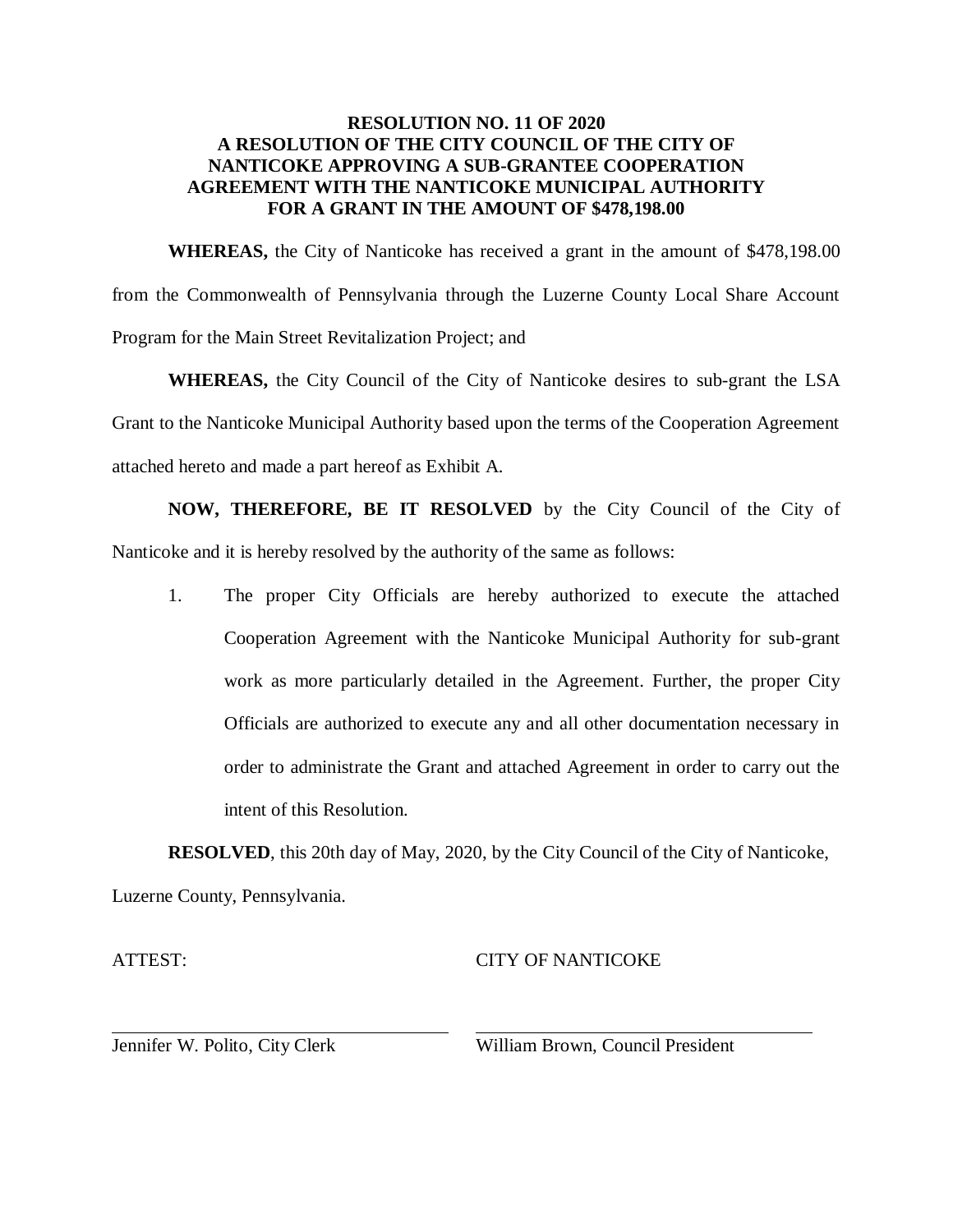### **EXHIBIT "A"**

#### **COOPERATION AGREEMENT**

This Cooperation Agreement (the "Agreement") is entered into this 20th day of May 2020 by and between the City of Nanticoke, a duly organized subdivision of the Commonwealth of Pennsylvania, (the "Grantee") and the Nanticoke Municipal Authority, a duly organized authority organized and existing under the Pennsylvania Municipality Authorities Act of 1945, as amended (the "Sub-Grantee"). The Grantee and Sub-Grantee may be referred to herein singularly as a "Party" and collectively as the "Parties".

#### **WITNESSETH:**

**WHEREAS**, the Grantee has received a grant in the amount of \$478,198.00 grant from the Commonwealth of Pennsylvania through the Luzerne County Local Share Account Program (the "LSA Grant').

**WHEREAS**, Grantee desires to sub-grant the LSA Grant to Sub-Grantee for the purpose of undertaking the Main Street Revitalization Project in the City of Nanticoke, Pennsylvania ("Project").

**NOW THEREFORE**, intending to be legally bound, the Parties hereby agree as follows:

1. In exchange for the promises set forth herein, the Parties agree to cooperate with each other in the administration of the LSA Grant.

2. The responsibilities of the Sub-Grantee in connection with the LSA Grant shall include but not be limited to, the following:

- a. Drafting, reviewing, executing, dating and delivering request for payment forms and supporting documentation to the Commonwealth;
- b. Receiving and administering the LSA Grant funds, complying and adhering strictly to the application of those funds to the Project;
- c. Managing and administering the Project;
- d. Making its books and records related to the Project available for inspection by the Grantee; and
- e. Complying with accounting standards, documentation, recordkeeping and retention and other requirements of the LSA Grant and providing proof of compliance to the Grantee upon request.

3. The Sub-Grantee's rights and obligations under this Agreement shall not be assigned to any third party without the express written consent of the Grantee. Such consent shall not be unreasonably withheld or delayed by the Grantee.